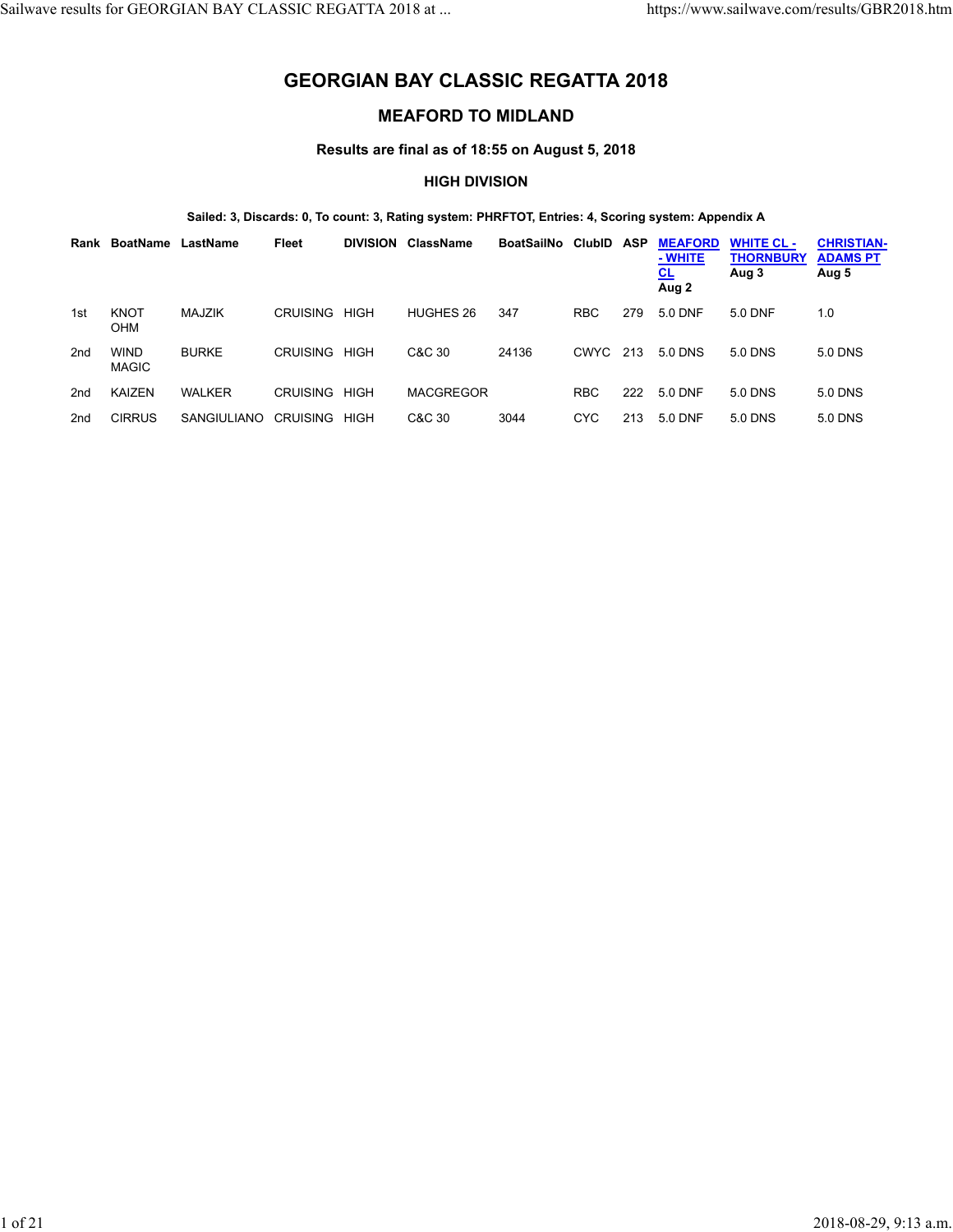## **HIGH FLYING DIVISION**

## **Sailed: 3, Discards: 0, To count: 3, Rating system: PHRFTOT, Entries: 5, Scoring system: Appendix A**

|     | Rank BoatName                            | LastName         | Fleet         | <b>DIVISION</b>              | ClassName                     | BoatSailNo ClubID |             | ASP | <b>MEAFORD</b><br>- WHITE<br><u>CL</u><br>Aug 2 | <b>WHITE CL-</b><br><b>THORNBURY</b><br>Aug 3 | <b>CHRISTIAN- T</b><br><b>ADAMS PT</b><br>Aug 5 |             |
|-----|------------------------------------------|------------------|---------------|------------------------------|-------------------------------|-------------------|-------------|-----|-------------------------------------------------|-----------------------------------------------|-------------------------------------------------|-------------|
| 1st | <b>ODDS</b><br><b>AND</b><br><b>ENDS</b> | <b>WOOLNOUGH</b> | <b>FLYING</b> | <b>HIGH</b><br><b>FLYING</b> | ABBOTT 33                     | -41               | <b>CWYC</b> | 123 | 3.0                                             | 3.0                                           | 1.0                                             | $7^{\circ}$ |
| 2nd | <b>EROICA</b>                            | WIMMER/PALMER    | <b>FLYING</b> | <b>HIGH</b><br><b>FLYING</b> | <b>ELVSTROM</b><br>32 MOD     | 34093             | <b>THYC</b> | 154 | 1.0                                             | 1.0                                           | 6.0 DNS                                         | 8           |
| 3rd | <b>SHANNON</b>                           | OWSTON           | <b>FLYING</b> | <b>HIGH</b><br><b>FLYING</b> | C&C 30<br>>506                | 428               | <b>RBC</b>  | 182 | 4.0                                             | 2.0                                           | 2.0                                             | 8           |
| 4th | <b>ARDA</b>                              | <b>WARMELINK</b> | <b>FLYING</b> | <b>HIGH</b><br><b>FLYING</b> | <b>GOMAN</b><br><b>EXP 30</b> | 16                | <b>RBC</b>  | 151 | 2.0                                             | 4.0                                           | 3.0                                             | 9           |
| 5th | <b>SECOND</b><br><b>QUEST</b>            | <b>HAYWORTH</b>  | <b>FLYING</b> | <b>HIGH</b><br><b>FLYING</b> | <b>BENETEAU</b><br>311        | 25640             | MBSC        | 200 | 6.0 DNF                                         | 6.0 DNF                                       | 6.0 DNS                                         | 1.          |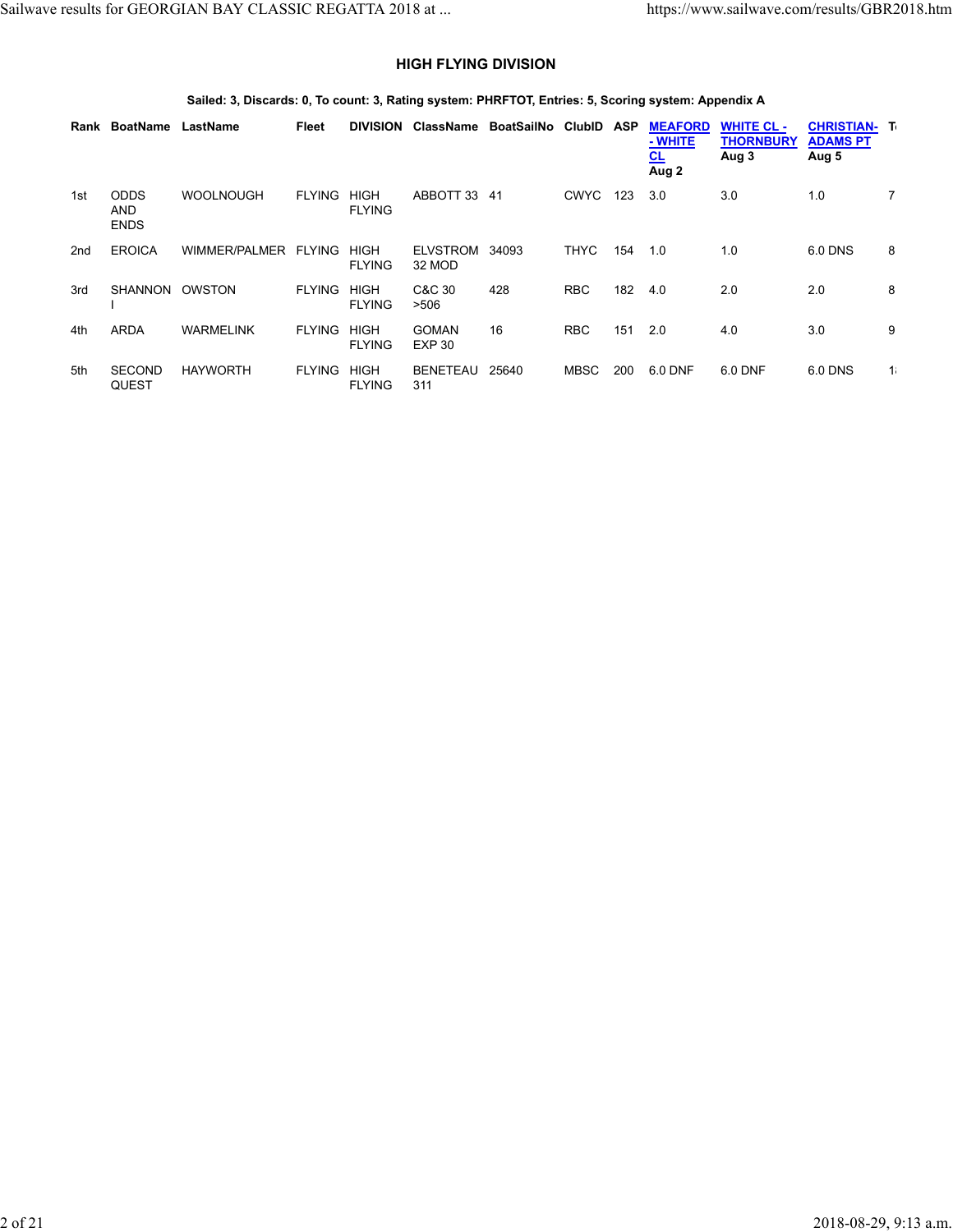## **HIGH WHITE DIVISION**

## **Sailed: 3, Discards: 0, To count: 3, Rating system: PHRFTOT, Entries: 5, Scoring system: Appendix A**

|                 | Rank BoatName                     | LastName      | Fleet        | <b>DIVISION</b>             | <b>ClassName</b>           | BoatSailNo    | <b>ClubID</b>       | <b>ASP</b> | <b>MEAFORD</b><br>- WHITE<br><u>CL</u><br>Aug 2 | <b>WHITE CL-</b><br><b>THORNBURY</b><br>Aug 3 | <b>CHRISTIAN-</b><br><b>ADAMS PT</b><br>Aug 5 | Total |
|-----------------|-----------------------------------|---------------|--------------|-----------------------------|----------------------------|---------------|---------------------|------------|-------------------------------------------------|-----------------------------------------------|-----------------------------------------------|-------|
| 1st             | <b>SGIAN DUBH</b>                 | <b>YOUNG</b>  | <b>WHITE</b> | <b>HIGH</b><br><b>WHITE</b> | <b>NIAGARA</b><br>26 OB ** | <b>CAN 14</b> | <b>CWYC</b>         | 201        | 6.0 DNF                                         | 1.0                                           | 1.0                                           | 8.0   |
| 2 <sub>nd</sub> | <b>MISTRAL</b>                    | <b>VISSER</b> | <b>WHITE</b> | <b>HIGH</b><br><b>WHITE</b> | MIRAGE 29                  | 134           | <b>BARRIE</b><br>YC | 205        | 6.0 DNF                                         | 2.0                                           | 2.0                                           | 10.0  |
| 3rd             | <b>FANTASY</b>                    | <b>LUCAS</b>  | <b>WHITE</b> | <b>HIGH</b><br><b>WHITE</b> | C&C<br><b>CORVETTE</b>     | 10295         | <b>MBSC</b>         | 203        | 6.0 DNF                                         | 6.0 DNF                                       | 3.0                                           | 15.0  |
| 4th             | <b>WINDANCE</b>                   | <b>BOND</b>   | <b>WHITE</b> | <b>HIGH</b><br><b>WHITE</b> | C&C 30                     | 24152         | <b>CWYC</b>         | 230        | 6.0 DNF                                         | 6.0 DNF                                       | 6.0 DNS                                       | 18.0  |
| 4th             | <b>SHEAR</b><br><b>CONNECTION</b> | <b>TWIGG</b>  | <b>WHITE</b> | <b>HIGH</b><br><b>WHITE</b> | C&C 30                     | 64131         | <b>MBSC</b>         | 201        | 6.0 DNF                                         | 6.0 DNF                                       | 6.0 DNS                                       | 18.0  |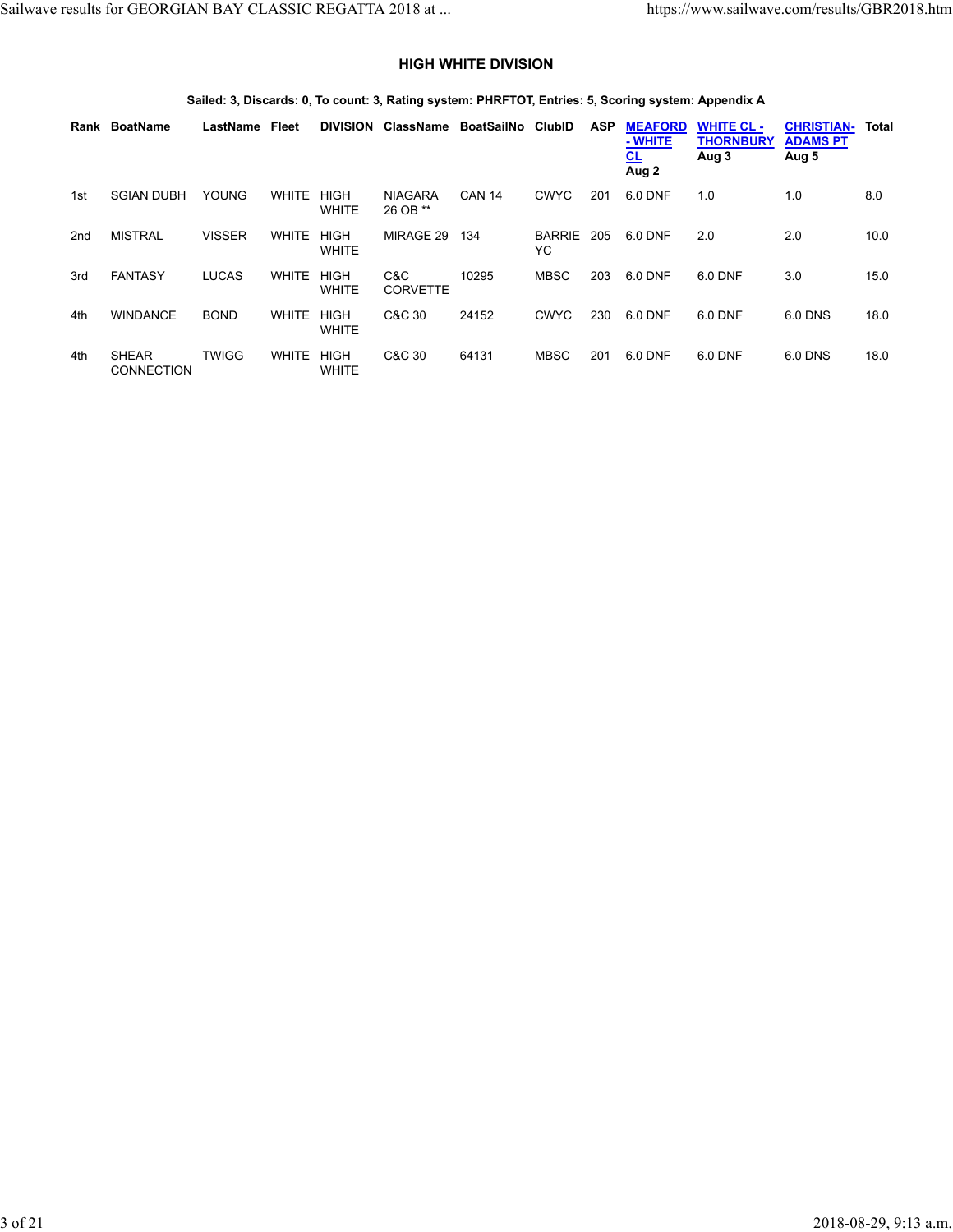## **LOW DIVISION**

## **Sailed: 3, Discards: 0, To count: 3, Rating system: PHRFTOT, Entries: 4, Scoring system: Appendix A**

| Rank            | BoatName                       | LastName          | Fleet           | <b>DIVISION</b> | ClassName                               | BoatSailNo | ClubID      | <b>ASP</b> | <b>MEAFORD</b><br>- WHITE<br><u>CL</u><br>Aug 2 | <b>WHITE CL-</b><br><b>THORNBURY</b><br>Aug 3 | <b>CHRISTIAN-</b><br><b>ADAMS PT</b><br>Aug 5 |   |
|-----------------|--------------------------------|-------------------|-----------------|-----------------|-----------------------------------------|------------|-------------|------------|-------------------------------------------------|-----------------------------------------------|-----------------------------------------------|---|
| 1st             | <b>PEANCA</b>                  | <b>GRIFFITHS</b>  | <b>CRUISING</b> | LOW             | CS36                                    | 2416       | <b>MBSC</b> | 180        | 5.0 DNF                                         | 1.0                                           | 1.0                                           |   |
| 2 <sub>nd</sub> | <b>ESCAPADE</b>                | <b>ROWLANDSON</b> | <b>CRUISING</b> | LOW             | <b>CATALINA</b><br><b>MORGAN</b><br>381 | 4          | <b>MBSC</b> | 141        | 5.0 DNF                                         | 2.0                                           | 2.0                                           |   |
| 3rd             | <b>HAKUNA</b><br><b>MATATA</b> | <b>HOBBS</b>      | <b>CRUISING</b> | <b>LOW</b>      | Hunter 37.5 0<br>Legend                 |            |             | 117        | 5.0 DNF                                         | 5.0 DNS                                       | 3.0                                           |   |
| 4th             | TE-<br><b>HEREENY</b>          | LOUIS             | <b>CRUISING</b> | LOW             | JEANNEAU 2<br>409                       |            |             | 87         | 5.0 DNF                                         | 5.0 DNF                                       | 4.0                                           | ٠ |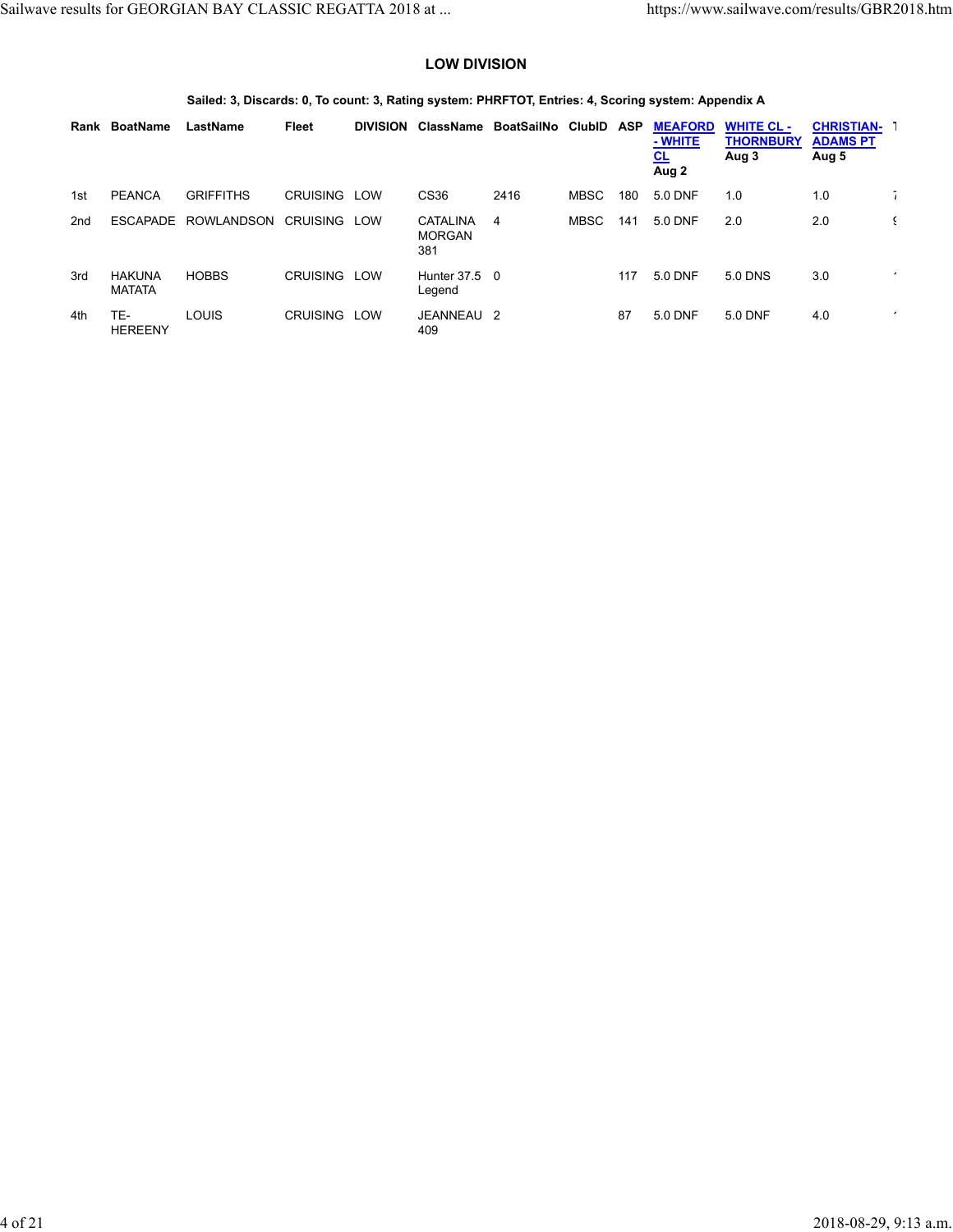## **LOW WHITE DIVISION**

## **Sailed: 3, Discards: 0, To count: 3, Rating system: PHRFTOT, Entries: 5, Scoring system: Appendix A**

|                 | Rank BoatName                  | LastName        | Fleet        | <b>DIVISION</b>     | <b>ClassName</b>       | <b>BoatSailNo</b> | <b>ClubID</b> | <b>ASP</b> | <b>MEAFORD</b><br>- WHITE<br><u>CL</u><br>Aug 2 | <b>WHITE CL-</b><br><b>THORNBURY</b><br>Aug 3 | <b>CHRISTIAN-T</b><br><b>ADAMS PT</b><br>Aug 5 |              |
|-----------------|--------------------------------|-----------------|--------------|---------------------|------------------------|-------------------|---------------|------------|-------------------------------------------------|-----------------------------------------------|------------------------------------------------|--------------|
| 1st             | <b>EXPRESSION</b>              | PARKHURST       | <b>WHITE</b> | LOW<br><b>WHITE</b> | <b>GOMAN EXP</b><br>30 | 32017             | <b>MBSC</b>   | 162        | 6.0 DNF                                         | 1.0                                           | 1.0                                            | 8            |
| 2 <sub>nd</sub> | <b>CORSAIR VI</b>              | <b>WINKS</b>    | <b>WHITE</b> | LOW<br><b>WHITE</b> | C&C34/36+WK 28         |                   | <b>MBSC</b>   | 127        | 2.0                                             | 2.0                                           | 5.0                                            | 9            |
| 3rd             | <b>ARIAEL</b>                  | WILL            | <b>WHITE</b> | LOW<br><b>WHITE</b> | <b>BRISTOL 43.3</b>    | 2699              | <b>MBSC</b>   | 140        | 1.0                                             | 5.0                                           | 4.0                                            | 1            |
| 4th             | <b>SALACIOUS</b>               | <b>JANEWAY</b>  | <b>WHITE</b> | LOW<br><b>WHITE</b> | C&C 34                 | 64128             |               | 165        | 6.0 DNF                                         | 4.0                                           | 2.0                                            | 1            |
| 5th             | <b>ASSORTED</b><br><b>NUTS</b> | <b>CAMPBELL</b> | <b>WHITE</b> | LOW<br><b>WHITE</b> | C&C 34                 | 9                 | <b>MBSC</b>   | 165        | 6.0 DNF                                         | 3.0                                           | 3.0                                            | $\mathbf{1}$ |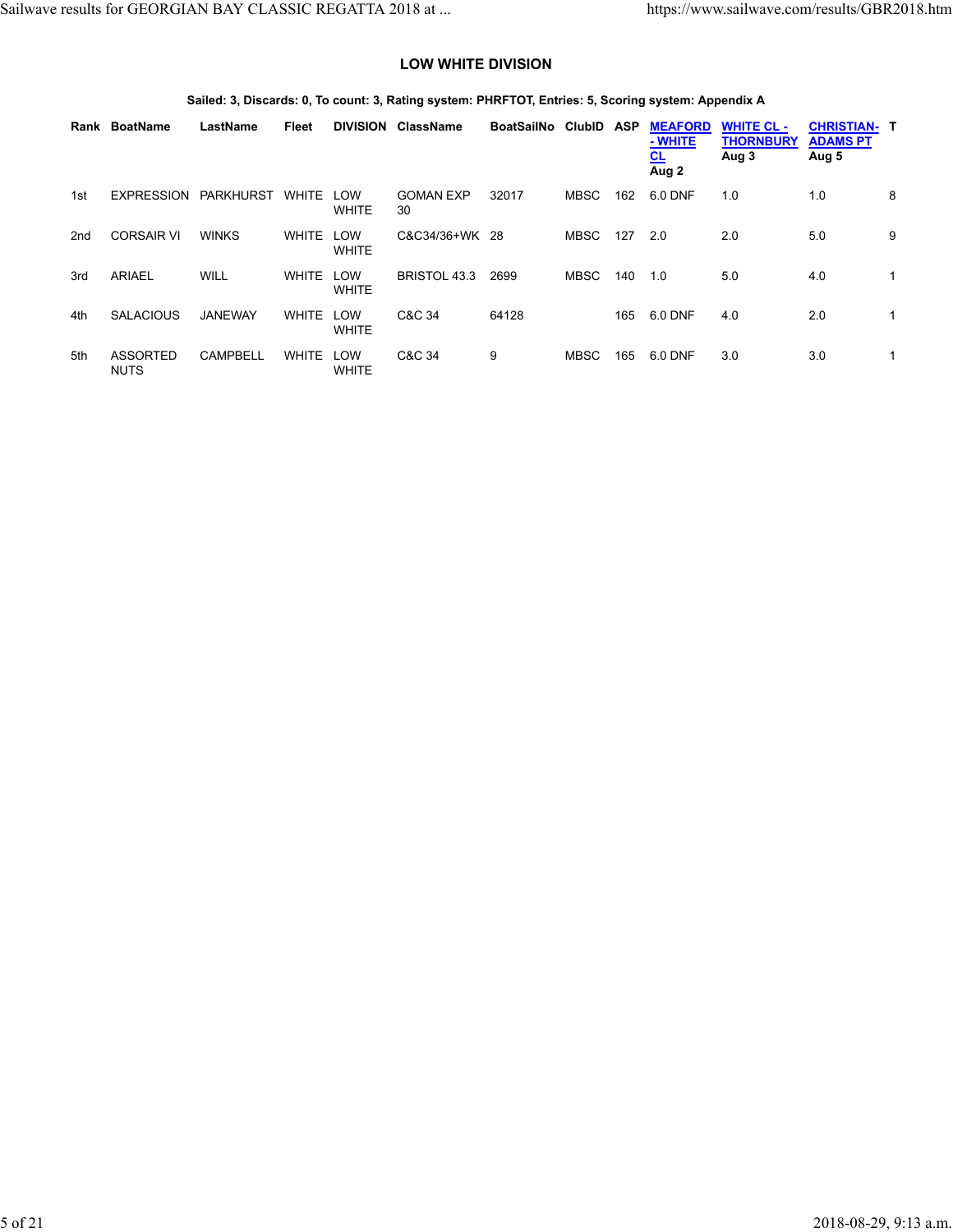# **MEAFORD - WHITE CL - HIGH DIVISION - Aug 2**

**Start: Start 1, Finishes: Finish time, Time: 0916, Distance: 20nm**

|                | Rank BoatName    | LastName                  | Fleet                | <b>DIVISION ClassName</b> | BoatSailNo ClubID ASP Place Points |          |     |            |      |
|----------------|------------------|---------------------------|----------------------|---------------------------|------------------------------------|----------|-----|------------|------|
| $\overline{1}$ | KNOT OHM         | MAJZIK                    | <b>CRUISING HIGH</b> | HUGHES 26                 | 347                                | RBC.     | 279 | <b>DNF</b> | 5.0  |
| $\mathbf{1}$   | WIND MAGIC BURKE |                           | CRUISING HIGH        | C&C 30                    | 24136                              | CWYC 213 |     | DNS        | 50   |
| $\mathbf{1}$   | KAIZEN.          | WAI KFR                   | CRUISING HIGH        | <b>MACGREGOR</b>          |                                    | RBC.     | 222 | <b>DNF</b> | .5 O |
|                | <b>CIRRUS</b>    | SANGIULIANO CRUISING HIGH |                      | C&C 30                    | 3044                               | CYC.     | 213 | <b>DNF</b> | 5.0  |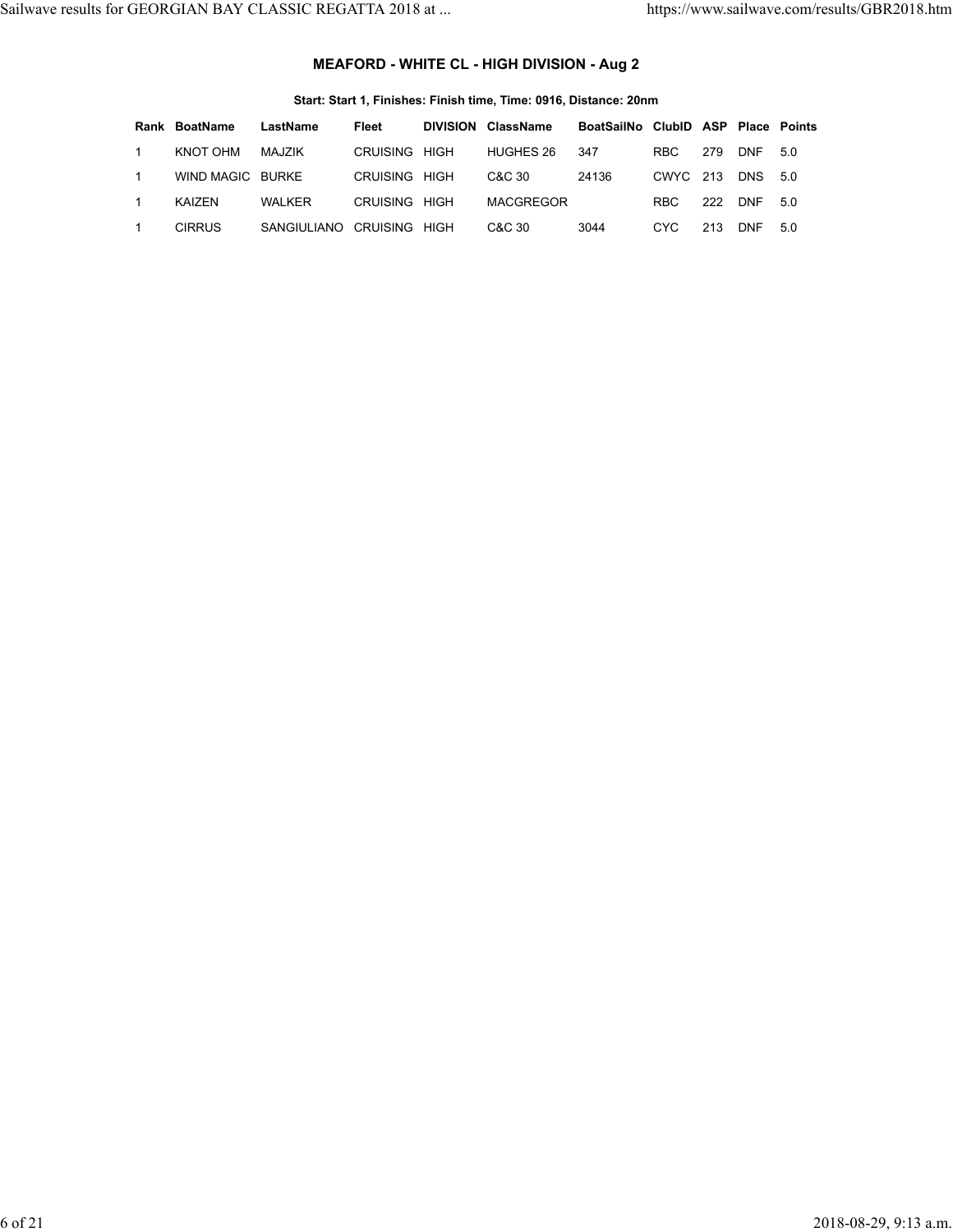# **WHITE CL - THORNBURY - HIGH DIVISION - Aug 3**

|                | Rank BoatName    | LastName                  | Fleet                | <b>DIVISION ClassName</b> | BoatSailNo ClubID ASP Place Points |          |     |             |  |
|----------------|------------------|---------------------------|----------------------|---------------------------|------------------------------------|----------|-----|-------------|--|
| $\overline{1}$ | KNOT OHM         | MAJZIK                    | <b>CRUISING HIGH</b> | HUGHES 26                 | - 347                              | RBC.     |     | 279 DNF 5.0 |  |
| $\overline{1}$ | WIND MAGIC BURKE |                           | <b>CRUISING HIGH</b> | C&C 30                    | 24136                              | CWYC 213 |     | DNS 5.0     |  |
| $\overline{1}$ | KAIZEN           | WALKER                    | CRUISING HIGH        | MACGREGOR                 |                                    | RBC.     | 222 | DNS 5.0     |  |
| $\mathbf{1}$   | <b>CIRRUS</b>    | SANGIULIANO CRUISING HIGH |                      | C&C 30                    | 3044                               | CYC.     | 213 | DNS 5.0     |  |

### **Start: Start 1, Finishes: Finish time, Time: 1335**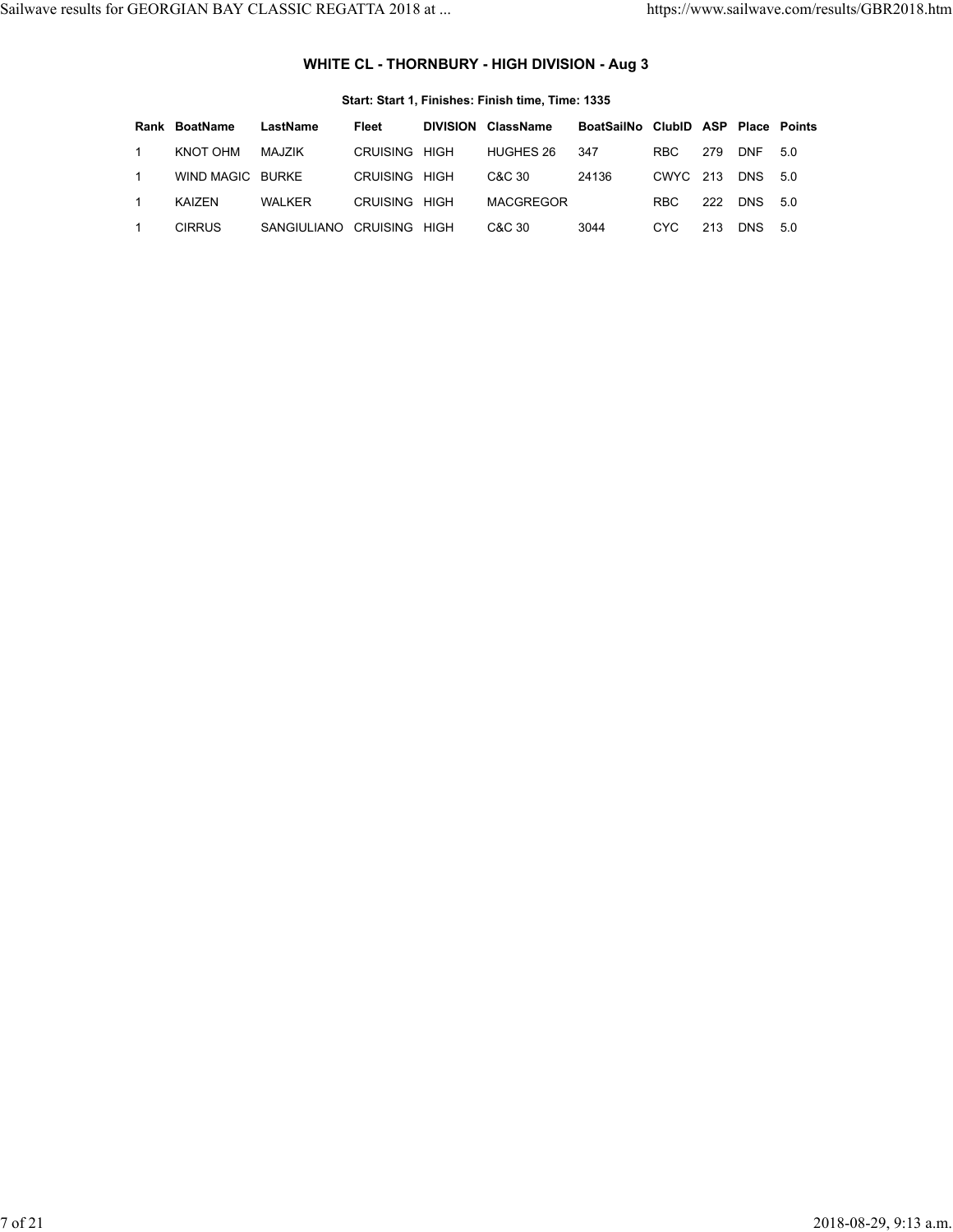# **CHRISTIAN-ADAMS PT - HIGH DIVISION - Aug 5**

|      | Start: Start 1, Finishes: Finish time, Time: 0827 |               |                 |                 |           |                       |            |     |      |              |            |                       |     |
|------|---------------------------------------------------|---------------|-----------------|-----------------|-----------|-----------------------|------------|-----|------|--------------|------------|-----------------------|-----|
| Rank | BoatName                                          | LastName      | Fleet           | <b>DIVISION</b> | ClassName | BoatSailNo ClubID ASP |            |     |      | Start Finish |            | Elapsed Corrected Poi |     |
|      | <b>KNOT</b><br>OHM                                | MAJZIK        | <b>CRUISING</b> | <b>HIGH</b>     | HUGHES 26 | 347                   | <b>RBC</b> | 279 | 0827 | 12:28:10     | 4:01:10    | 3:20:46               | 1.0 |
| 2    | <b>WIND</b><br>MAGIC                              | <b>BURKE</b>  | CRUISING        | <b>HIGH</b>     | C&C 30    | 24136                 | CWYC 213   |     |      |              | <b>DNS</b> |                       | 5.0 |
| 2    | KAIZEN                                            | <b>WALKER</b> | CRUISING        | <b>HIGH</b>     | MACGREGOR |                       | <b>RBC</b> | 222 |      |              | <b>DNS</b> |                       | 5.0 |
| 2    | CIRRUS                                            | SANGIULIANO   | CRUISING        | <b>HIGH</b>     | C&C 30    | 3044                  | <b>CYC</b> | 213 |      |              | <b>DNS</b> |                       | 5.0 |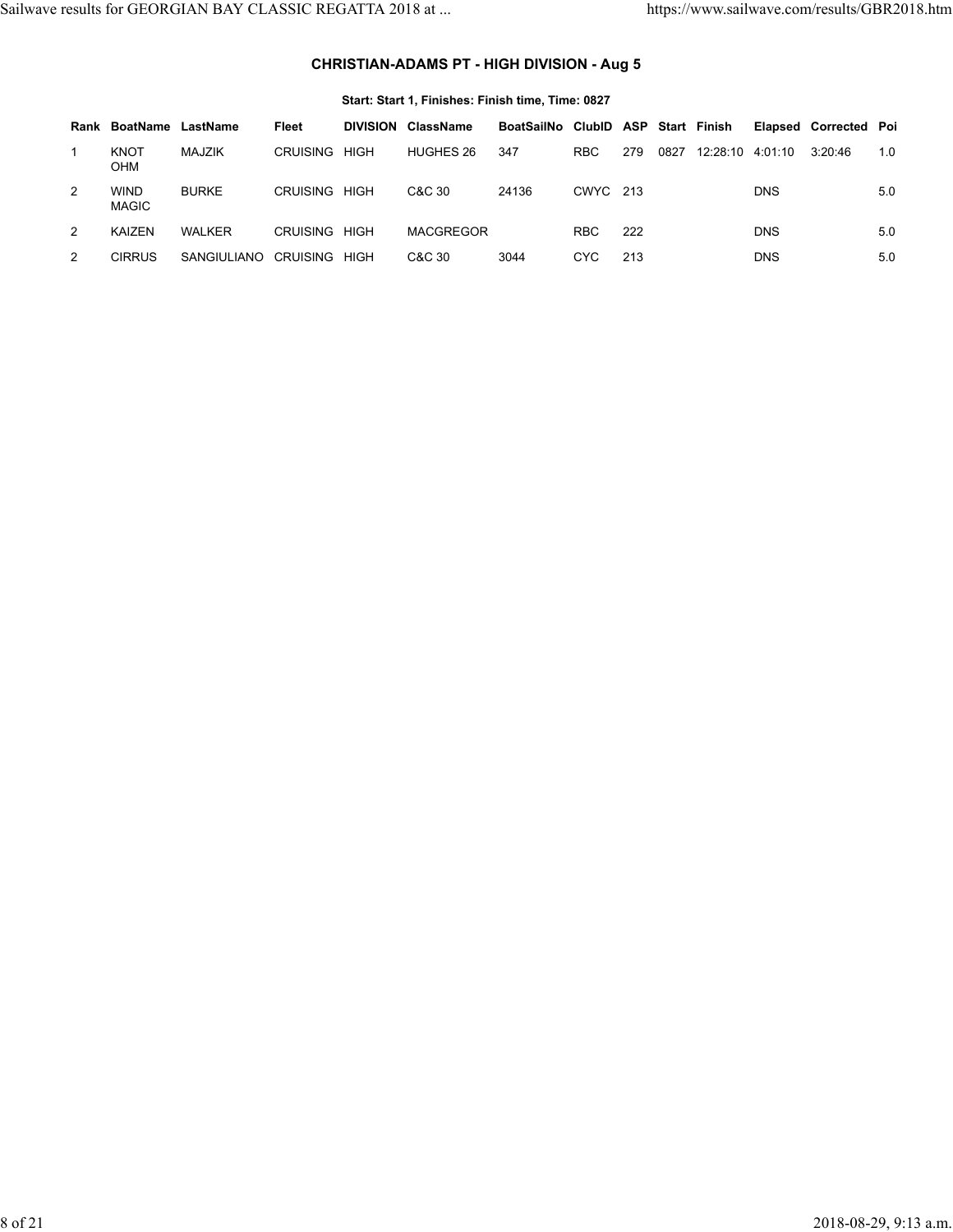# **MEAFORD - WHITE CL - HIGH FLYING DIVISION - Aug 2**

### **Start: Start 3, Finishes: Finish time, Time: 0936, Distance: 20nm**

| Rank | BoatName                                 | LastName             | Fleet         | <b>DIVISION</b>              | <b>ClassName</b>              | BoatSailNo | ClubID ASP  |     |      | Start Finish     |            | Elapsed Corrected Point |     |
|------|------------------------------------------|----------------------|---------------|------------------------------|-------------------------------|------------|-------------|-----|------|------------------|------------|-------------------------|-----|
|      | <b>EROICA</b>                            | WIMMER/PALMER FLYING |               | <b>HIGH</b><br><b>FLYING</b> | ELVSTROM<br>32 MOD            | 34093      | <b>THYC</b> | 154 | 0936 | 16:50:53 7:14:53 |            | 7:23:30                 | 1.0 |
| 2    | <b>ARDA</b>                              | <b>WARMELINK</b>     | <b>FLYING</b> | <b>HIGH</b><br><b>FLYING</b> | <b>GOMAN</b><br><b>EXP 30</b> | 16         | <b>RBC</b>  | 151 | 0936 | 16:53:11         | 7:17:11    | 7:28:16                 | 2.0 |
| 3    | <b>ODDS</b><br><b>AND</b><br><b>ENDS</b> | <b>WOOLNOUGH</b>     | <b>FLYING</b> | <b>HIGH</b><br><b>FLYING</b> | ABBOTT 33 41                  |            | CWYC        | 123 | 0936 | 16:43:53 7:07:53 |            | 7:42:09                 | 3.0 |
| 4    | <b>SHANNON</b>                           | OWSTON               | <b>FLYING</b> | <b>HIGH</b><br><b>FLYING</b> | C&C 30<br>>506                | 428        | <b>RBC</b>  | 182 | 0936 | 17:45:00         | 8:09:00    | 7:54:45                 | 4.0 |
| 5    | <b>SECOND</b><br><b>QUEST</b>            | <b>HAYWORTH</b>      | <b>FLYING</b> | <b>HIGH</b><br><b>FLYING</b> | BENETEAU<br>311               | 25640      | MBSC        | 200 |      |                  | <b>DNF</b> |                         | 6.0 |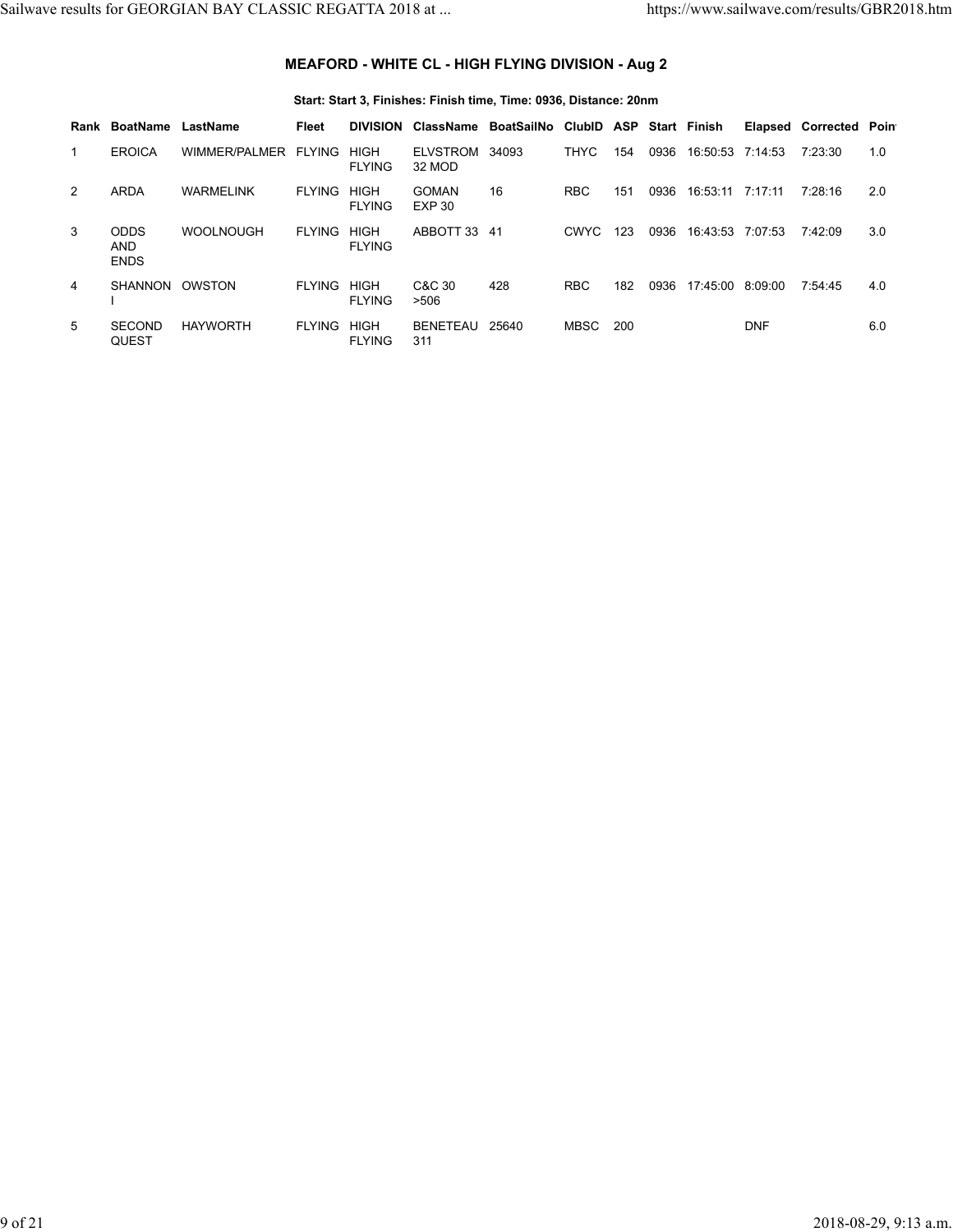### **WHITE CL - THORNBURY - HIGH FLYING DIVISION - Aug 3**

#### **Start: Start 3, Finishes: Finish time, Time: 1350 Rank BoatName LastName Fleet DIVISION ClassName BoatSailNo ClubID ASP Start Finish Elapsed Corrected Point** 1 EROICA WIMMER/PALMER FLYING HIGH FLYING 32 MOD ELVSTROM 34093 THYC 154 1350 16:14:11 2:24:11 2:27:02 1.0 2 SHANNON OWSTON I FLYING HIGH FLYING >506 C&C 30 428 RBC 182 1350 16:22:00 2:32:00 2:27:34 2.0 3 ODDS AND ENDS WOOLNOUGH FLYING HIGH FLYING ABBOTT 33 41 CWYC 123 1350 16:10:55 2:20:55 2:32:12 3.0 4 ARDA WARMELINK FLYING HIGH FLYING EXP 30 GOMAN 16 16 RBC 151 1350 16:41:11 2:51:11 2:55:31 4.0 5 SECOND QUEST FLYING HIGH FLYING 311 BENETEAU 25640 MBSC 200 1350 16:25:00 DNF 6.0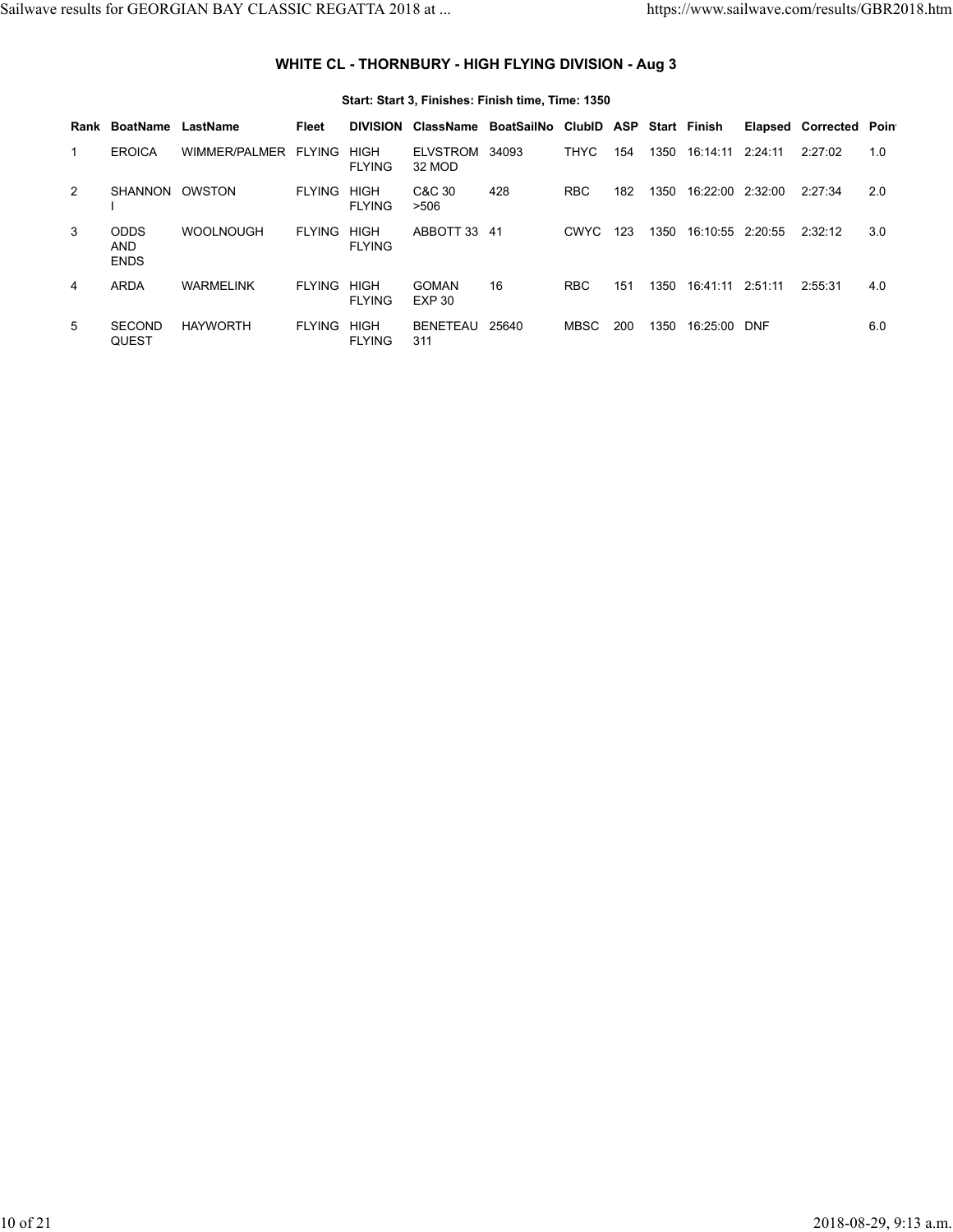## **CHRISTIAN-ADAMS PT - HIGH FLYING DIVISION - Aug 5**

#### **Start: Start 2, Finishes: Finish time, Time: 0847 Rank BoatName LastName Fleet DIVISION ClassName BoatSailNo ClubID ASP Start Finish Elapsed Corrected Point** 1 ODDS AND ENDS WOOLNOUGH FLYING HIGH FLYING ABBOTT 33 41 CWYC 123 0847 11:31:59 2:44:59 2:58:12 1.0 2 SHANNON OWSTON I FLYING HIGH FLYING C&C 30 428 >506 428 RBC 182 0847 11:51:00 3:04:00 2:58:38 2.0 3 ARDA WARMELINK FLYING HIGH FLYING EXP 30 GOMAN 16 RBC 151 0847 11:48:32 3:01:32 3:06:08 3.0 4 EROICA WIMMER/PALMER FLYING HIGH FLYING 32 MOD ELVSTROM THYC 154 DNS 6.0 4 SECOND QUEST FLYING HIGH FLYING 311 BENETEAU MBSC 200 DNS 6.0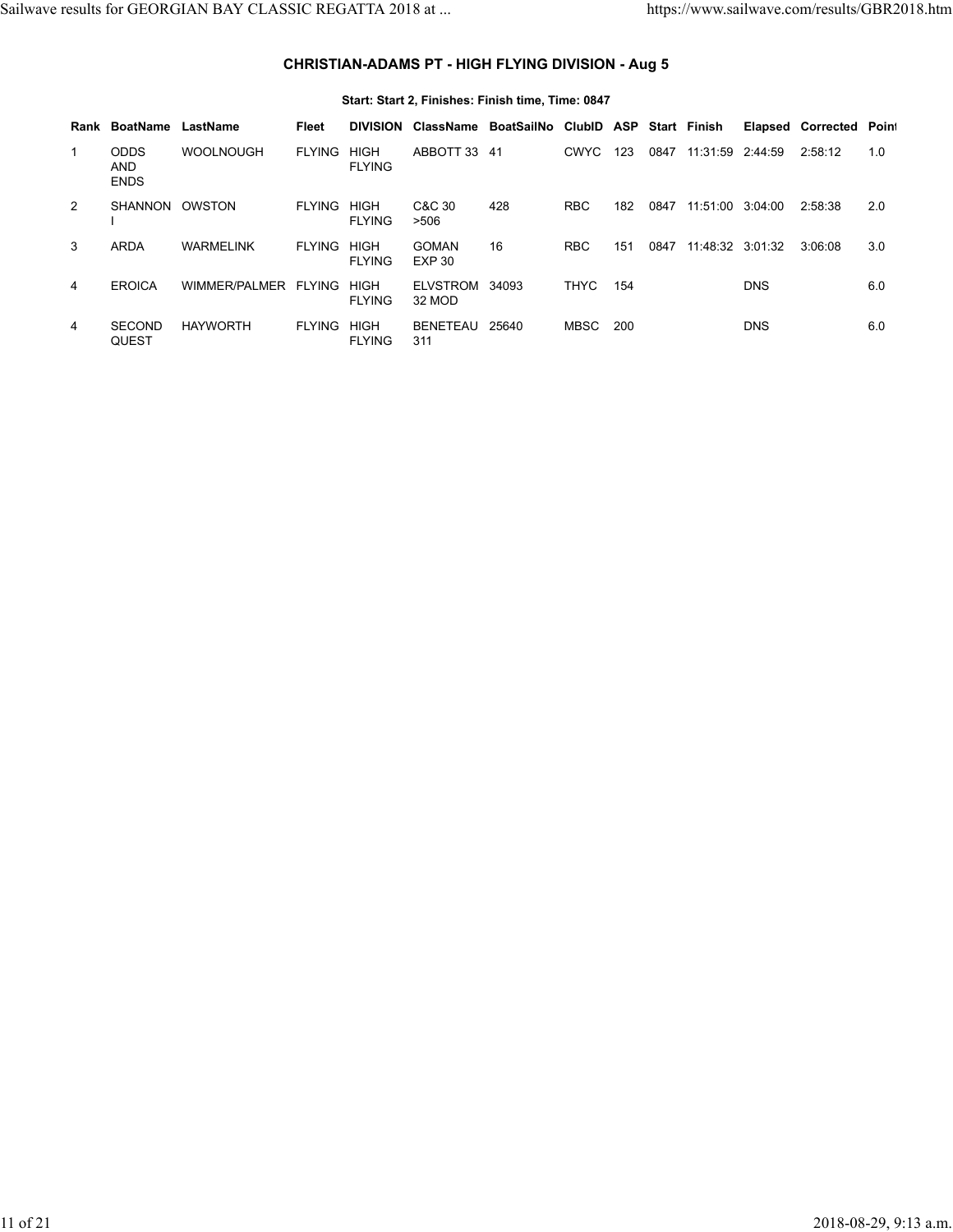# **MEAFORD - WHITE CL - HIGH WHITE DIVISION - Aug 2**

### **Start: Start 2, Finishes: Finish time, Time: 0946, Distance: 20nm**

|   | Rank BoatName     | LastName      | Fleet | <b>DIVISION</b>         | ClassName                     | BoatSailNo ClubID |             |     | <b>ASP Place Points</b> |     |
|---|-------------------|---------------|-------|-------------------------|-------------------------------|-------------------|-------------|-----|-------------------------|-----|
|   | <b>SGIAN DUBH</b> | <b>YOUNG</b>  | WHITE |                         | HIGH WHITE NIAGARA 26 OB **   | <b>CAN 14</b>     | <b>CWYC</b> | 201 | <b>DNF</b>              | 6.0 |
|   | <b>MISTRAL</b>    | <b>VISSER</b> | WHITF | HIGH WHITE              | MIRAGE 29                     | 134               | BARRIE YC   | 205 | <b>DNF</b>              | 6.0 |
| 1 | <b>FANTASY</b>    | <b>LUCAS</b>  |       |                         | WHITE HIGH WHITE C&C CORVETTE | 10295             | <b>MBSC</b> | 203 | <b>DNF</b>              | 6.0 |
|   | <b>WINDANCF</b>   | <b>BOND</b>   |       | WHITE HIGH WHITE C&C 30 |                               | 24152             | <b>CWYC</b> | 230 | <b>DNF</b>              | 6.0 |
|   | SHEAR CONNECTION  | <b>TWIGG</b>  |       | WHITE HIGH WHITE C&C 30 |                               | 64131             | <b>MBSC</b> | 201 | DNF                     | 6.0 |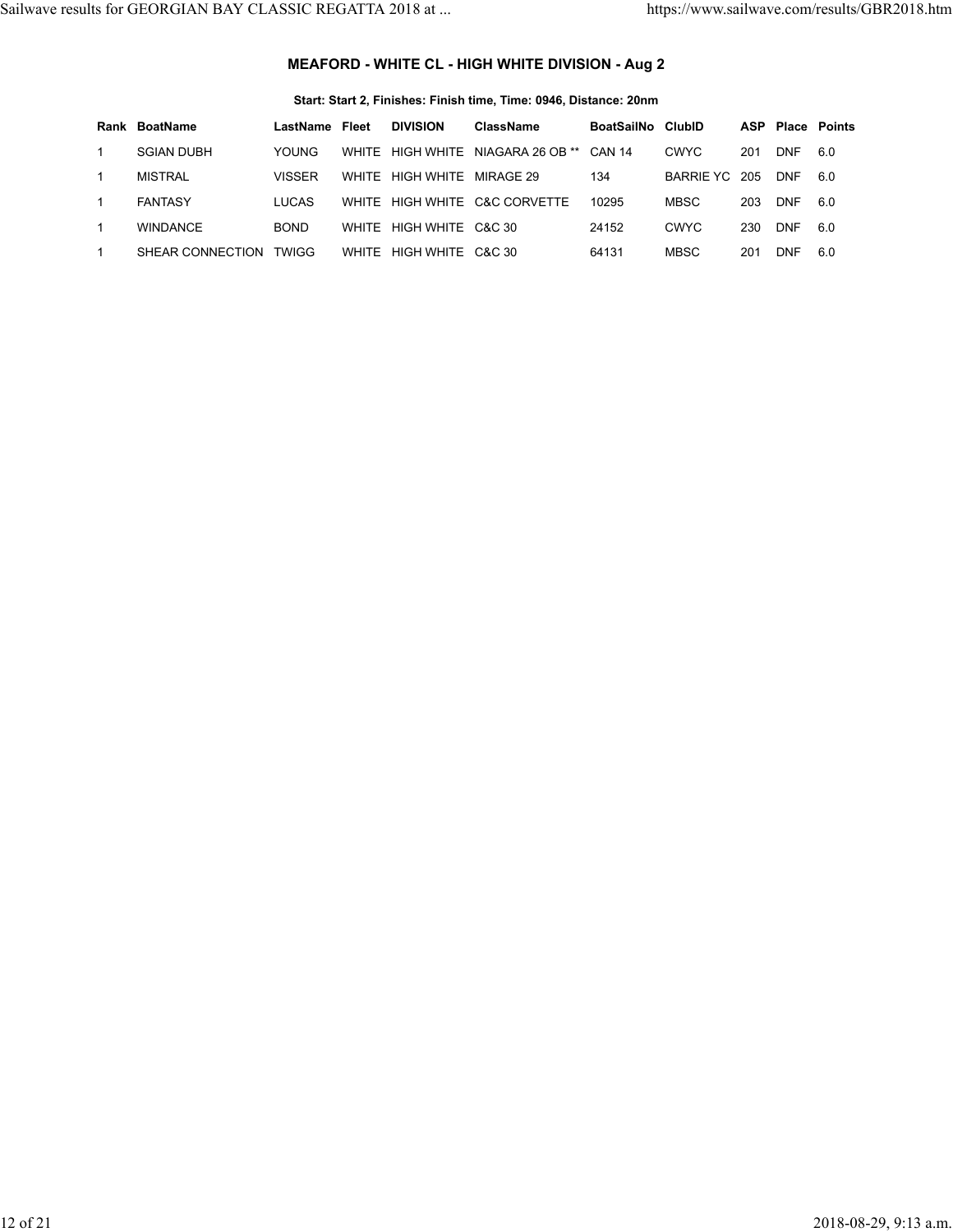# **WHITE CL - THORNBURY - HIGH WHITE DIVISION - Aug 3**

|   |                                   |               |              |                             | Start: Start 2, Finishes: Finish time, Time: 1400 |                   |                     |     |      |                  |            |                         |     |
|---|-----------------------------------|---------------|--------------|-----------------------------|---------------------------------------------------|-------------------|---------------------|-----|------|------------------|------------|-------------------------|-----|
|   | Rank BoatName                     | LastName      | Fleet        | <b>DIVISION</b>             | <b>ClassName</b>                                  | BoatSailNo ClubID |                     | ASP |      | Start Finish     | Elapsed    | <b>Corrected Points</b> |     |
| 1 | <b>SGIAN DUBH</b>                 | <b>YOUNG</b>  | <b>WHITE</b> | <b>HIGH</b><br><b>WHITE</b> | <b>NIAGARA</b><br>26 OB **                        | <b>CAN 14</b>     | <b>CWYC</b>         | 201 | 1400 | 17:08:06 3:08:06 |            | 2:56:52                 | 1.0 |
| 2 | <b>MISTRAL</b>                    | <b>VISSER</b> | <b>WHITE</b> | <b>HIGH</b><br><b>WHITE</b> | MIRAGE 29                                         | 134               | <b>BARRIE</b><br>YC | 205 | 1400 | 17:19:00 3:19:00 |            | 3:05:52                 | 2.0 |
| 3 | <b>FANTASY</b>                    | <b>LUCAS</b>  | <b>WHITE</b> | <b>HIGH</b><br><b>WHITE</b> | C&C<br><b>CORVETTE</b>                            | 10295             | <b>MBSC</b>         | 203 |      |                  | <b>DNF</b> |                         | 6.0 |
| 3 | <b>WINDANCE</b>                   | <b>BOND</b>   | <b>WHITE</b> | <b>HIGH</b><br><b>WHITE</b> | C&C 30                                            | 24152             | <b>CWYC</b>         | 230 |      |                  | <b>DNF</b> |                         | 6.0 |
| 3 | <b>SHEAR</b><br><b>CONNECTION</b> | <b>TWIGG</b>  | <b>WHITE</b> | <b>HIGH</b><br><b>WHITE</b> | C&C 30                                            | 64131             | <b>MBSC</b>         | 201 |      |                  | <b>DNF</b> |                         | 6.0 |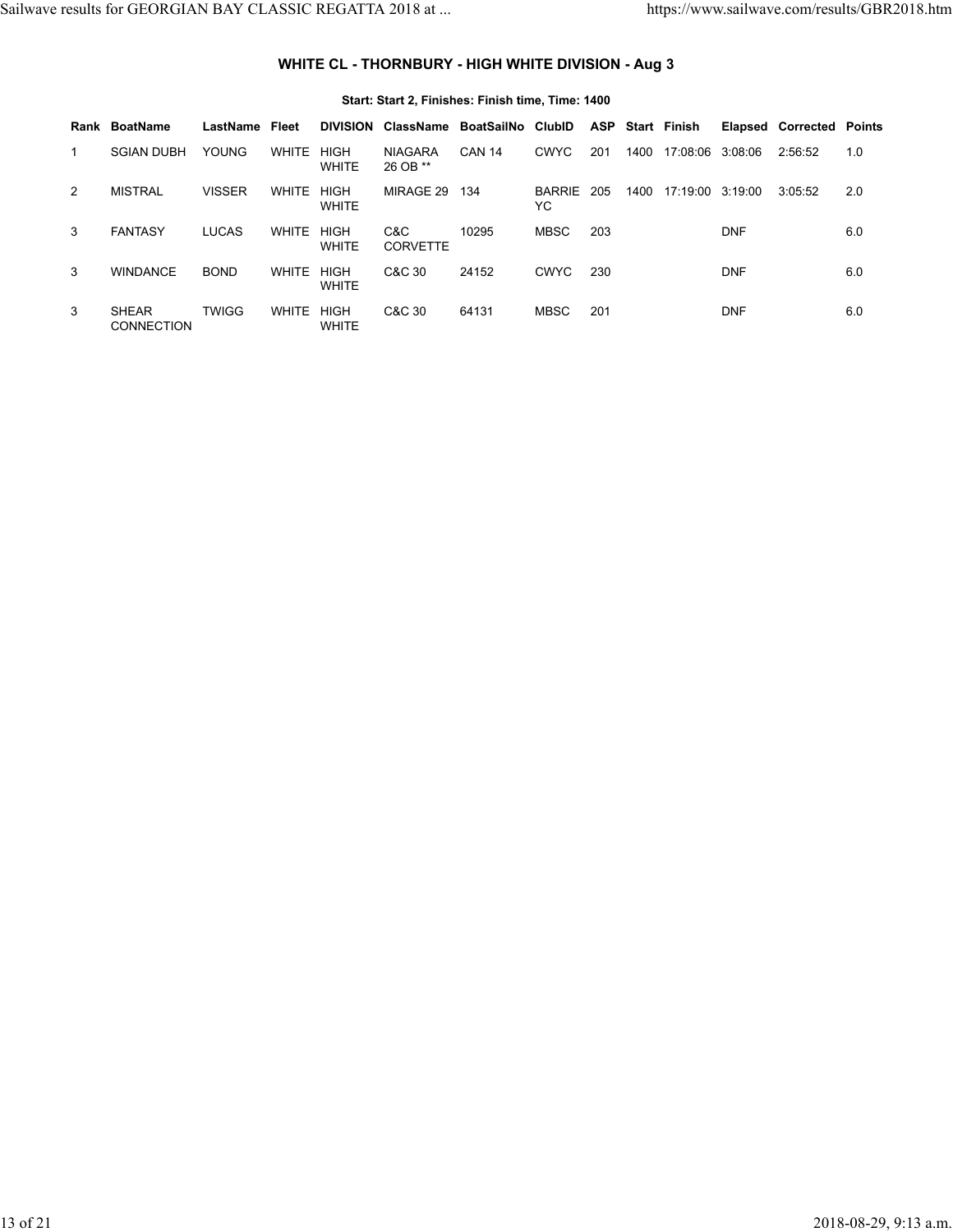# **CHRISTIAN-ADAMS PT - HIGH WHITE DIVISION - Aug 5**

|   | Start: Start 3, Finishes: Finish time, Time: 0854 |               |              |                             |                            |                   |                      |            |      |                  |            |                         |     |  |
|---|---------------------------------------------------|---------------|--------------|-----------------------------|----------------------------|-------------------|----------------------|------------|------|------------------|------------|-------------------------|-----|--|
|   | Rank BoatName                                     | LastName      | Fleet        | <b>DIVISION</b>             | ClassName                  | BoatSailNo ClubID |                      | <b>ASP</b> |      | Start Finish     | Elapsed    | <b>Corrected Points</b> |     |  |
| 1 | <b>SGIAN DUBH</b>                                 | <b>YOUNG</b>  | <b>WHITE</b> | <b>HIGH</b><br><b>WHITE</b> | <b>NIAGARA</b><br>26 OB ** | <b>CAN 14</b>     | <b>CWYC</b>          | 201        | 0854 | 12:01:56 3:07:56 |            | 2:56:42                 | 1.0 |  |
| 2 | <b>MISTRAL</b>                                    | <b>VISSER</b> | <b>WHITE</b> | <b>HIGH</b><br><b>WHITE</b> | MIRAGE 29                  | 134               | <b>BARRIE</b><br>YC. | 205        | 0854 | 12:25:00 3:31:00 |            | 3:17:05                 | 2.0 |  |
| 3 | <b>FANTASY</b>                                    | <b>LUCAS</b>  | <b>WHITE</b> | <b>HIGH</b><br><b>WHITE</b> | C&C<br><b>CORVETTE</b>     | 10295             | <b>MBSC</b>          | 203        | 0854 | 12:26:00         | 3:32:00    | 3:18:40                 | 3.0 |  |
| 4 | <b>WINDANCE</b>                                   | <b>BOND</b>   | <b>WHITE</b> | <b>HIGH</b><br><b>WHITE</b> | C&C 30                     | 24152             | <b>CWYC</b>          | 230        |      |                  | <b>DNS</b> |                         | 6.0 |  |
| 4 | <b>SHEAR</b><br><b>CONNECTION</b>                 | <b>TWIGG</b>  | <b>WHITE</b> | <b>HIGH</b><br><b>WHITE</b> | C&C 30                     | 64131             | <b>MBSC</b>          | 201        |      |                  | <b>DNS</b> |                         | 6.0 |  |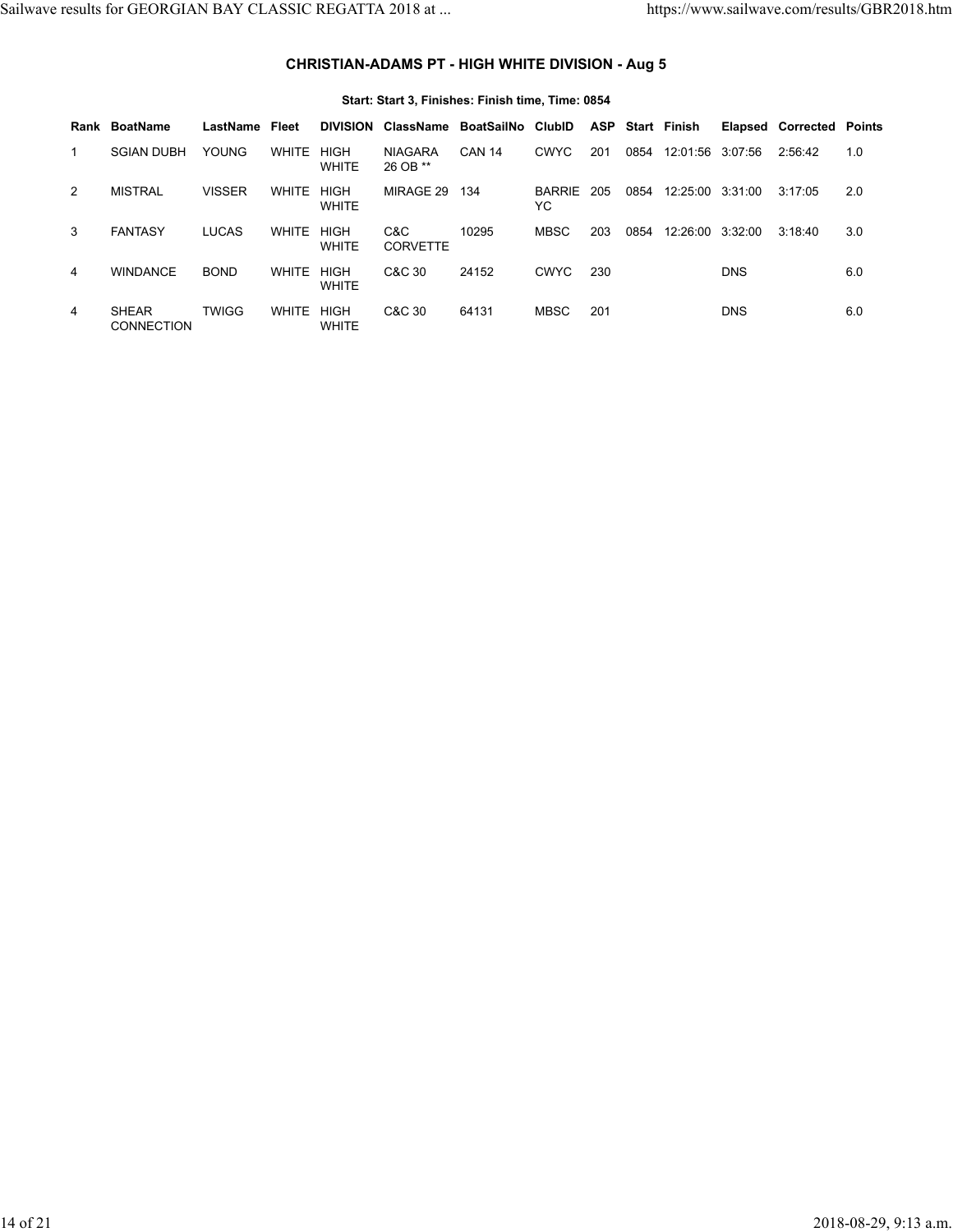# **MEAFORD - WHITE CL - LOW DIVISION - Aug 2**

### **Start: Start 1, Finishes: Finish time, Time: 0916, Distance: 20nm**

| Rank BoatName       | LastName                | Fleet        | <b>DIVISION ClassName</b> | BoatSailNo ClubID ASP Place Points |       |     |            |     |
|---------------------|-------------------------|--------------|---------------------------|------------------------------------|-------|-----|------------|-----|
| PEANCA              | <b>GRIFFITHS</b>        | CRUISING LOW | CS <sub>36</sub>          | 2416                               | MBSC  | 180 | <b>DNF</b> | 5.0 |
| ESCAPADE            | ROWLANDSON CRUISING LOW |              | CATALINA MORGAN 381 4     |                                    | MBSC. | 141 | <b>DNF</b> | 5.0 |
| HAKUNA MATATA HOBBS |                         | CRUISING LOW | Hunter 37.5 Legend        | 0                                  |       | 117 | <b>DNF</b> | 5.0 |
| TF-HFRFFNY          | <b>LOUIS</b>            | CRUISING LOW | JEANNEAU 409              |                                    |       | 87  | <b>DNF</b> | 5.0 |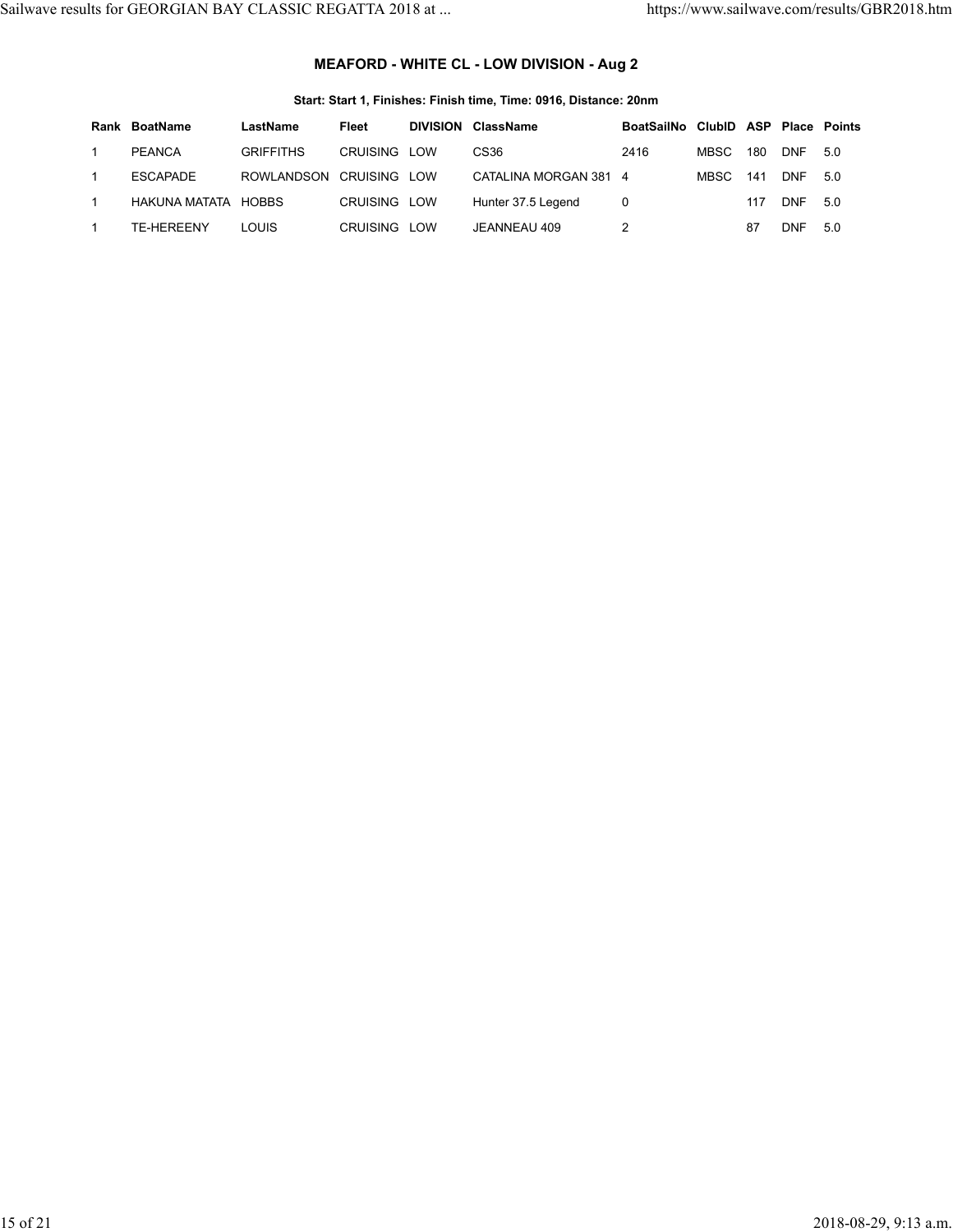# **WHITE CL - THORNBURY - LOW DIVISION - Aug 3**

|               | Rank BoatName                  | LastName         | Fleet               | DIVISION ClassName BoatSailNo ClubID ASP Start Finish |      |       |     |                       |            | <b>Elapsed Corrected Poir</b> |     |
|---------------|--------------------------------|------------------|---------------------|-------------------------------------------------------|------|-------|-----|-----------------------|------------|-------------------------------|-----|
|               | <b>PEANCA</b>                  | <b>GRIFFITHS</b> | CRUISING LOW        | CS36                                                  | 2416 | MBSC  | 180 | 1335 16:45:29 3:10:29 |            | 3:05:34                       | 1.0 |
| $\mathcal{P}$ | <b>FSCAPADE</b>                | ROWLANDSON       | <b>CRUISING LOW</b> | CATALINA<br><b>MORGAN</b><br>381                      | 4    | MBSC. | 141 | 1335 16:40:00 3:05:00 |            | 3:13:11                       | 2.0 |
| 3             | <b>HAKUNA</b><br><b>MATATA</b> | <b>HOBBS</b>     | CRUISING LOW        | Hunter 37.5 0<br>Legend                               |      |       | 117 |                       | <b>DNS</b> |                               | 5.0 |
| 3             | TE-<br><b>HEREENY</b>          | <b>LOUIS</b>     | CRUISING LOW        | JEANNEAU 2<br>409                                     |      |       | 87  |                       | <b>DNF</b> |                               | 5.0 |

### **Start: Start 1, Finishes: Finish time, Time: 1335**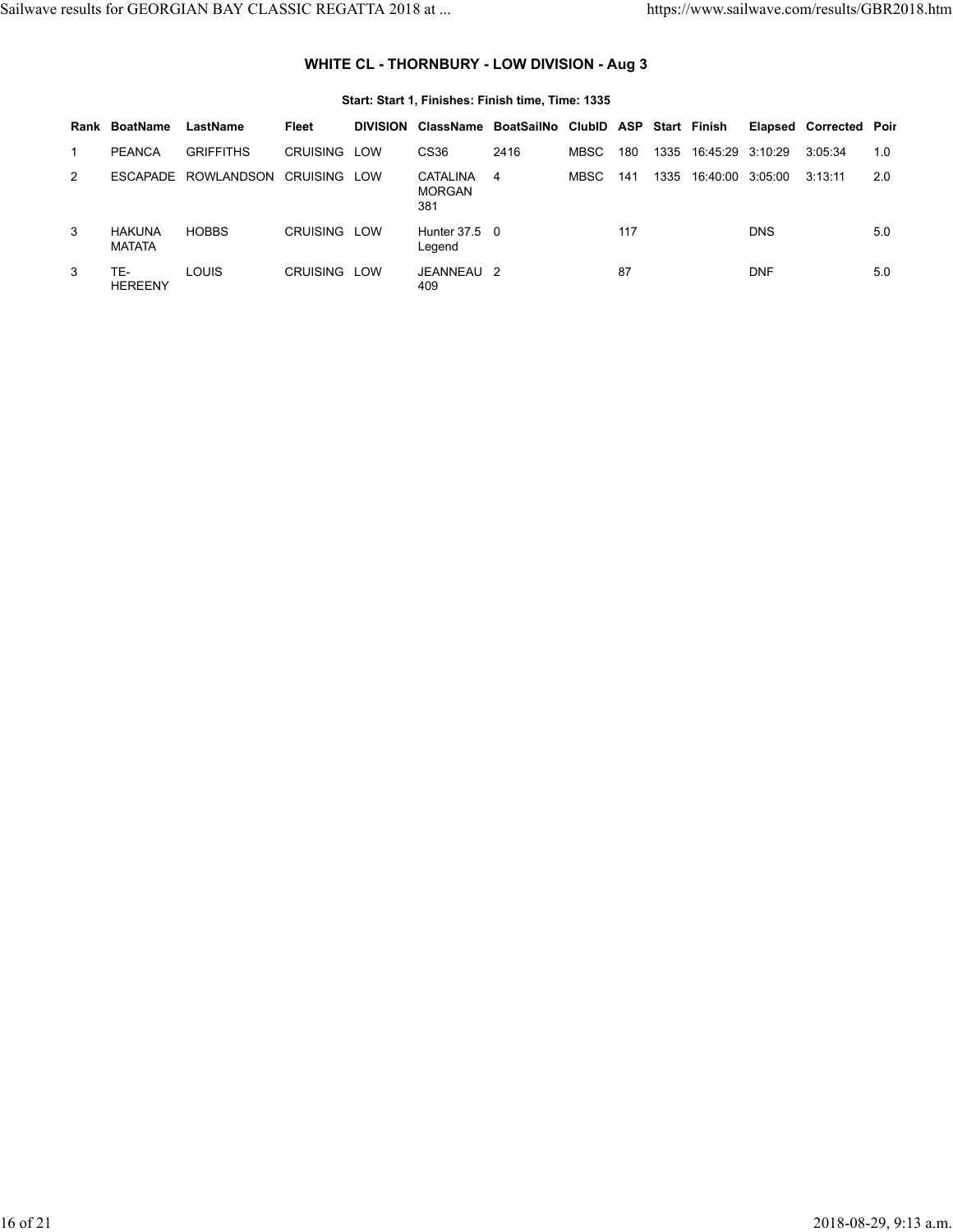# **CHRISTIAN-ADAMS PT - LOW DIVISION - Aug 5**

|   | Rank BoatName                  | LastName         | Fleet           | <b>DIVISION</b> |                                         | ClassName BoatSailNo ClubID ASP Start Finish |             |     |      |                  |  | <b>Elapsed Corrected Poir</b> |     |
|---|--------------------------------|------------------|-----------------|-----------------|-----------------------------------------|----------------------------------------------|-------------|-----|------|------------------|--|-------------------------------|-----|
|   | <b>PEANCA</b>                  | <b>GRIFFITHS</b> | CRUISING        | LOW             | CS36                                    | 2416                                         | <b>MBSC</b> | 180 | 0827 | 12:02:19 3:35:19 |  | 3:29:46                       | 1.0 |
| 2 | <b>FSCAPADE</b>                | ROWLANDSON       | CRUISING        | LOW             | <b>CATALINA</b><br><b>MORGAN</b><br>381 | 4                                            | <b>MBSC</b> | 141 | 0827 | 12:03:40 3:36:40 |  | 3:46:15                       | 2.0 |
| 3 | <b>HAKUNA</b><br><b>MATATA</b> | <b>HOBBS</b>     | <b>CRUISING</b> | LOW             | Hunter 37.5 0<br>Legend                 |                                              |             | 117 | 0827 | 12:05:00 3:38:00 |  | 3:58:11                       | 3.0 |
| 4 | TE-<br><b>HEREENY</b>          | <b>LOUIS</b>     | CRUISING LOW    |                 | JEANNEAU 2<br>409                       |                                              |             | 87  | 0827 | 12:03:59 3:36:59 |  | 4:11:38                       | 4.0 |

### **Start: Start 1, Finishes: Finish time, Time: 0827**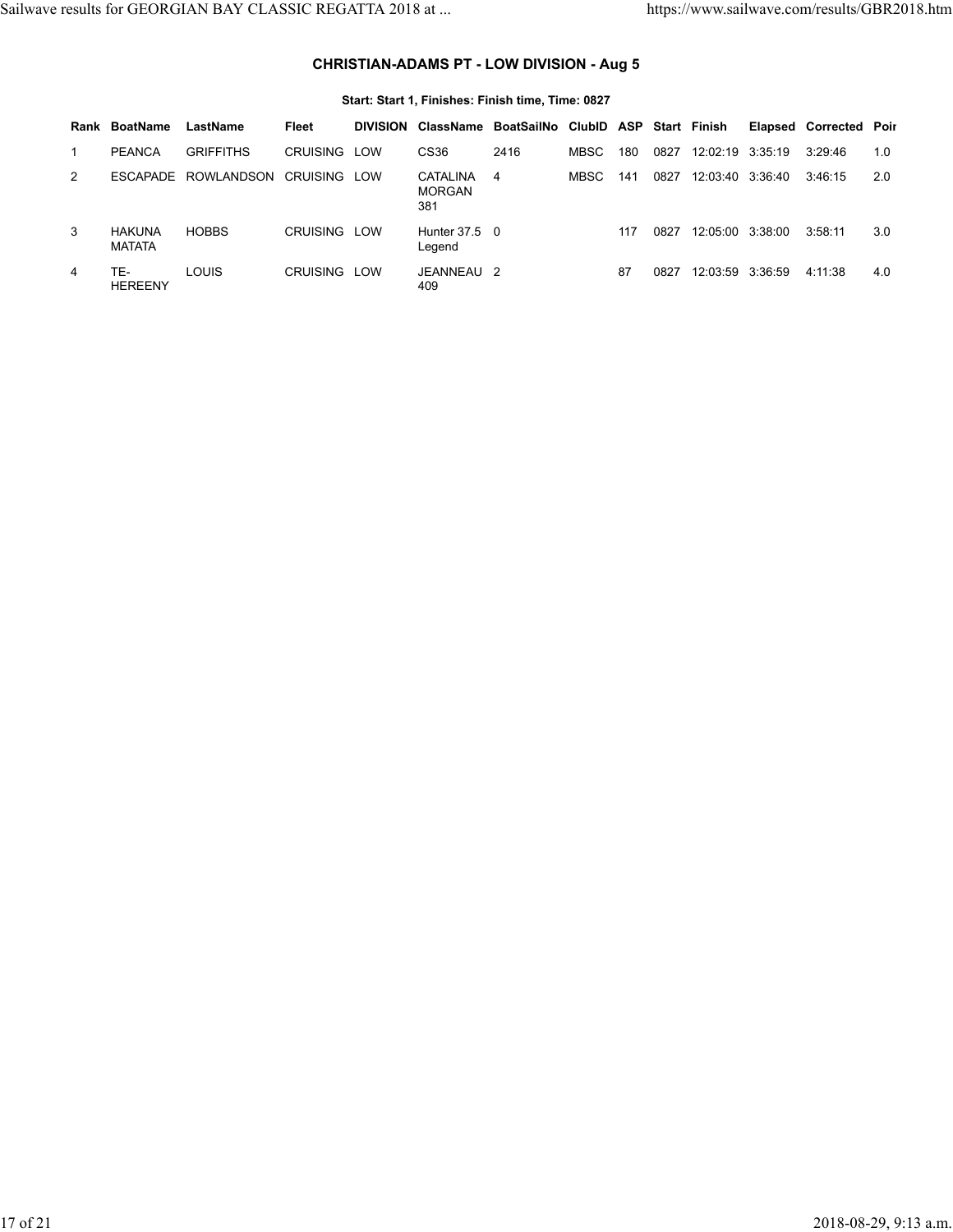# **MEAFORD - WHITE CL - LOW WHITE DIVISION - Aug 2**

### **Start: Start 2, Finishes: Finish time, Time: 0946, Distance: 20nm**

|   | Rank BoatName                  | LastName        | Fleet        | <b>DIVISION</b>            | ClassName              | BoatSailNo ClubID ASP Start Finish |      |     |      |                  |            | <b>Elapsed Corrected Poin</b> |     |
|---|--------------------------------|-----------------|--------------|----------------------------|------------------------|------------------------------------|------|-----|------|------------------|------------|-------------------------------|-----|
| 1 | <b>ARIAEL</b>                  | <b>WILL</b>     | <b>WHITE</b> | LOW<br><b>WHITE</b>        | BRISTOL 43.3           | 2699                               | MBSC | 140 | 0946 | 17:27:28 7:41:28 |            | 8:02:46                       | 1.0 |
| 2 | <b>CORSAIR VI</b>              | <b>WINKS</b>    | <b>WHITE</b> | LOW<br><b>WHITE</b>        | C&C34/36+WK 28         |                                    | MBSC | 127 | 0946 | 17:55:00 8:09:00 |            | 8:44:10                       | 2.0 |
| 3 | <b>EXPRESSION</b>              | PARKHURST       | <b>WHITE</b> | ∟OW<br><b>WHITE</b>        | <b>GOMAN EXP</b><br>30 | 32017                              | MBSC | 162 |      |                  | <b>DNF</b> |                               | 6.0 |
| 3 | <b>SALACIOUS</b>               | JANEWAY         | WHITE        | <b>LOW</b><br><b>WHITE</b> | C&C 34                 | 64128                              |      | 165 |      |                  | <b>DNF</b> |                               | 6.0 |
| 3 | <b>ASSORTED</b><br><b>NUTS</b> | <b>CAMPBELL</b> | <b>WHITE</b> | <b>LOW</b><br><b>WHITE</b> | C&C 34                 | 9                                  | MBSC | 165 |      |                  | <b>DNF</b> |                               | 6.0 |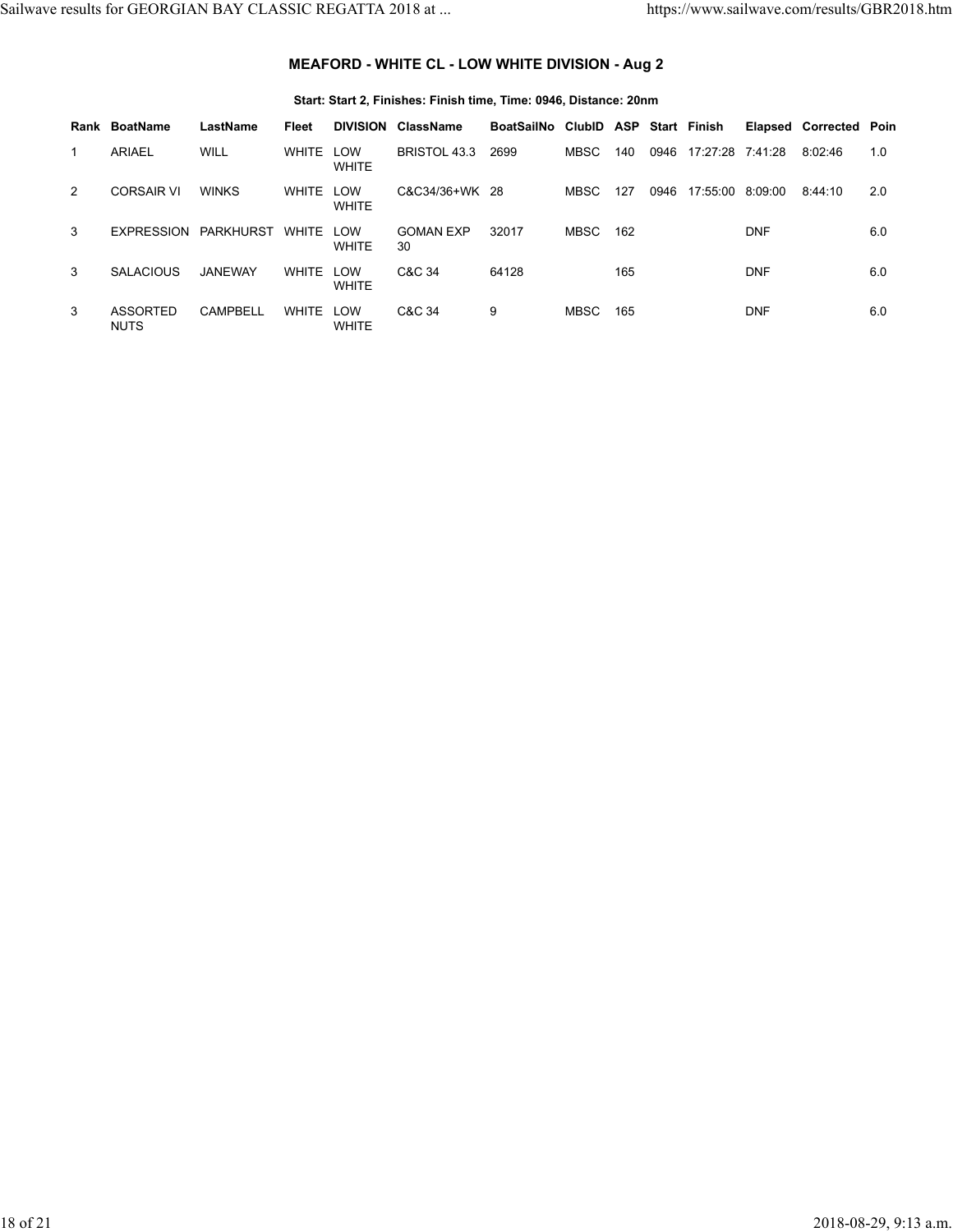# **WHITE CL - THORNBURY - LOW WHITE DIVISION - Aug 3**

|                | Rank BoatName           | LastName         | Fleet        | <b>DIVISION</b>     | ClassName              | BoatSailNo ClubID ASP Start Finish |       |     |      |                  |         | <b>Elapsed Corrected Poin</b> |     |
|----------------|-------------------------|------------------|--------------|---------------------|------------------------|------------------------------------|-------|-----|------|------------------|---------|-------------------------------|-----|
| 1              | <b>EXPRESSION</b>       | <b>PARKHURST</b> | <b>WHITE</b> | LOW<br><b>WHITE</b> | <b>GOMAN EXP</b><br>30 | 32017                              | MBSC  | 162 | 1400 | 16:51:00 2:51:00 |         | 2:51:55                       | 1.0 |
| 2              | <b>CORSAIR VI</b>       | <b>WINKS</b>     | <b>WHITE</b> | LOW<br><b>WHITE</b> | C&C34/36+WK 28         |                                    | MBSC  | 127 | 1400 | 16:48:00 2:48:00 |         | 3:00:05                       | 2.0 |
| 3              | ASSORTED<br><b>NUTS</b> | CAMPBELL         | <b>WHITE</b> | LOW<br><b>WHITE</b> | C&C 34                 | 9                                  | MBSC. | 165 | 1400 | 17:10:00 3:10:00 |         | 3:10:00                       | 3.0 |
| $\overline{4}$ | <b>SALACIOUS</b>        | <b>JANEWAY</b>   | <b>WHITE</b> | LOW<br><b>WHITE</b> | C&C 34                 | 64128                              |       | 165 | 1400 | 17:12:49 3:12:49 |         | 3:12:49                       | 4.0 |
| 5              | ARIAEL                  | WILL             | WHITE LOW    | <b>WHITE</b>        | <b>BRISTOL 43.3</b>    | 2699                               | MBSC  | 140 | 1400 | 17:06:37         | 3:06:37 | 3:15:14                       | 5.0 |

### **Start: Start 2, Finishes: Finish time, Time: 1400**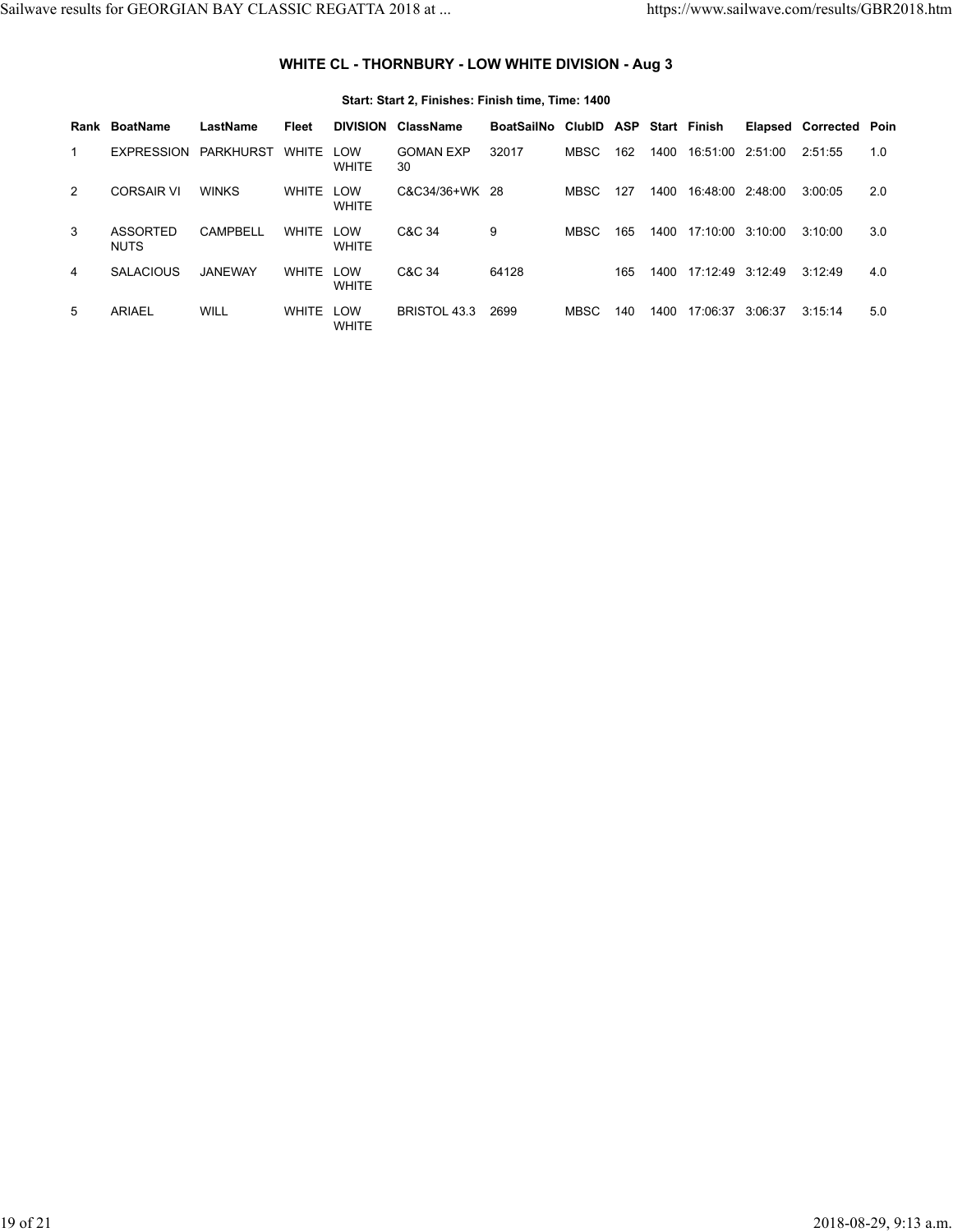# **CHRISTIAN-ADAMS PT - LOW WHITE DIVISION - Aug 5**

|   | Rank BoatName           | LastName        | Fleet        | <b>DIVISION</b>     | ClassName              | BoatSailNo ClubID ASP Start Finish |       |     |      |                  |         | <b>Elapsed Corrected Poin</b> |     |
|---|-------------------------|-----------------|--------------|---------------------|------------------------|------------------------------------|-------|-----|------|------------------|---------|-------------------------------|-----|
| 1 | EXPRESSION PARKHURST    |                 | WHITE LOW    | <b>WHITE</b>        | <b>GOMAN EXP</b><br>30 | 32017                              | MBSC  | 162 | 0854 | 12:02:02 3:08:02 |         | 3:09:02                       | 1.0 |
| 2 | <b>SALACIOUS</b>        | <b>JANEWAY</b>  | <b>WHITE</b> | LOW<br><b>WHITE</b> | C&C 34                 | 64128                              |       | 165 | 0854 | 12:03:45 3:09:45 |         | 3:09:45                       | 2.0 |
| 3 | ASSORTED<br><b>NUTS</b> | <b>CAMPBELL</b> | WHITE        | LOW<br><b>WHITE</b> | C&C 34                 | 9                                  | MBSC. | 165 | 0854 | 12:03:50 3:09:50 |         | 3:09:50                       | 3.0 |
| 4 | <b>ARIAEL</b>           | <b>WILL</b>     | WHITE        | LOW<br><b>WHITE</b> | BRISTOL 43.3           | 2699                               | MBSC  | 140 | 0854 | 11:57:10 3:03:10 |         | 3:11:37                       | 4.0 |
| 5 | <b>CORSAIR VI</b>       | <b>WINKS</b>    | WHITE LOW    | <b>WHITE</b>        | C&C34/36+WK 28         |                                    | MBSC  | 127 | 0854 | 12:03:00         | 3:09:00 | 3:22:35                       | 5.0 |

### **Start: Start 3, Finishes: Finish time, Time: 0854**